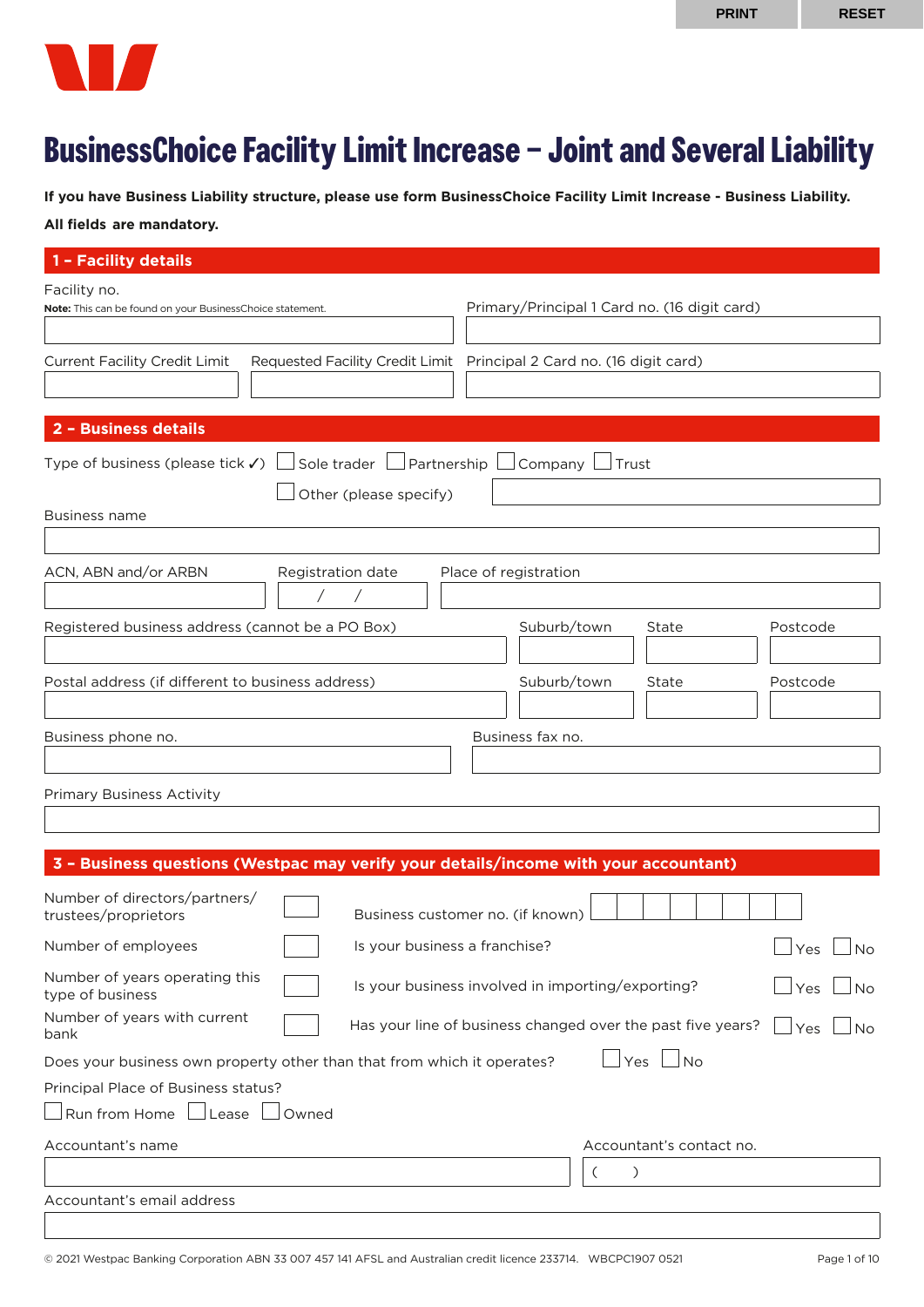## **3 – Business questions (Westpac may verify your details/income with your accountant) (continued)**

#### **Business Financial Information**

| Latest year-end date for supporting financial statements |                               |                                                   |                                           |                                 |                                                   |
|----------------------------------------------------------|-------------------------------|---------------------------------------------------|-------------------------------------------|---------------------------------|---------------------------------------------------|
|                                                          | <b>Last Financial</b><br>Year | <b>Previous Financial</b><br>Year (i.e. 2yrs ago) |                                           | Latest<br><b>Financial Year</b> | <b>Previous Financial</b><br>Year (i.e. 2yrs ago) |
| <b>Total Assets</b>                                      |                               |                                                   | <b>Total equity</b>                       |                                 |                                                   |
| <b>Total Liabilities</b>                                 |                               |                                                   | Net profit                                |                                 |                                                   |
| <b>Retained earnings</b>                                 |                               |                                                   | Year of supporting<br>financial statement |                                 |                                                   |

## **4 – Business authorisation – executed by the business named in section 2**

The signature(s) below evidence:

- authority has been duly given by resolution passed at a legally constituted meeting of the Business in accordance with its rules, to the authorised signatory(ies) to execute the application on behalf of the Business requesting the changes set out in the application;
- the authorised signatory(ies) have read and understood this application, including Privacy Statement in Section 7 of the application, and confirm consents required in the Privacy Statement on their own behalf (evidenced by their signature);
- the Business making the declaration in Section 7 of the application headed 'Joint and several liability of principal(s)' as a principal (if the BusinessChoice Cards Facility has a Joint and Several liability structure);
- the Business making the Business Purpose Declaration; and
- the Business making the following declarations:
	- the statutory obligations of the Business and all members of their corporate group (including employee superannuation and other entitlements) have been met, and are not under any form of arrangement;
	- the financial statements provided with this application present an accurate view of the Business' financial position;
	- neither the authorised signatory(ies) nor the Business are aware of any litigation, petition or action that may ultimately result in the bankruptcy or external administration of the Business; and
	- all of the Business' existing financial commitments are current/not in dispute, and the Business is under no pressure to repay or refinance any of its commitments.

The Business and the authorised signatory(ies) consent to Westpac, its related bodies corporate and/or other members of the Westpac group disclosing information or having information disclosed to Westpac about the authorised signatories or the Business to assist Westpac assess the Business' creditworthiness and process the application.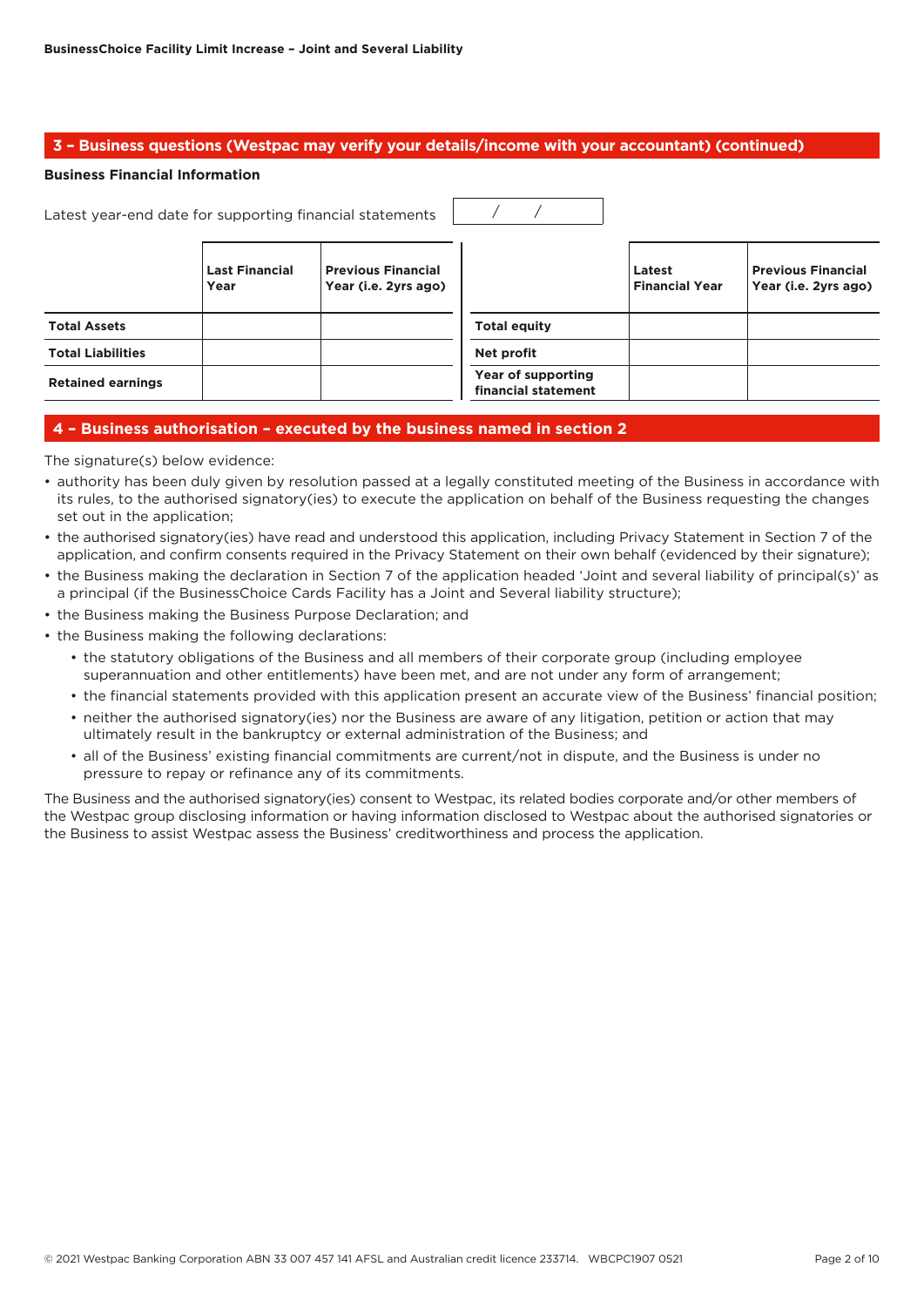## **4 – Business authorisation – executed by the business named in section 2 (continued)**

**Business Purpose Declaration:** I/We declare that the credit to be provided to me/us by the credit provider is to be applied wholly or predominantly for:

- business purposes; or
- investment purposes other than investment in residential property.

|                                                                                           | <b>IMPORTANT</b> |            |             |
|-------------------------------------------------------------------------------------------|------------------|------------|-------------|
| You should only sign this declaration if this loan is wholly or predominantly for:        |                  |            |             |
| • business purposes; or                                                                   |                  |            |             |
| • investment purposes other than investment in residential property.                      |                  |            |             |
| By signing this declaration, you may lose your protection under the National Credit Code. |                  |            |             |
| Business name                                                                             | <b>ABN</b>       | <b>ACN</b> | and/or ARBN |
| By authorised signatory 1                                                                 | Print name       |            |             |
|                                                                                           | Title            |            | Date        |
| By authorised signatory 2                                                                 | Print name       |            |             |
|                                                                                           | Title            |            | Date        |

**Note**: If a Sole Trader, the application must be executed by that Sole Trader. If a Partnership, the application must be executed by two partners. If a Company, the application must be executed in accordance with the *Corporations Act 2001* or the company's constitution or the replaceable rules (as applicable). If an Incorporated Association, the application must be executed in accordance with the association's constitution or the replaceable rules under the relevant law governing that Incorporated Association (as applicable). If a Trust, the application must be executed by the trustee(s) in their capacity as trustee. If the type of business is indicated as "Other" in Section 2 (e.g. Government Authority, Statutory Corporation, etc.) the application must be executed by an authorised person(s) in accordance with relevant laws which govern the entity.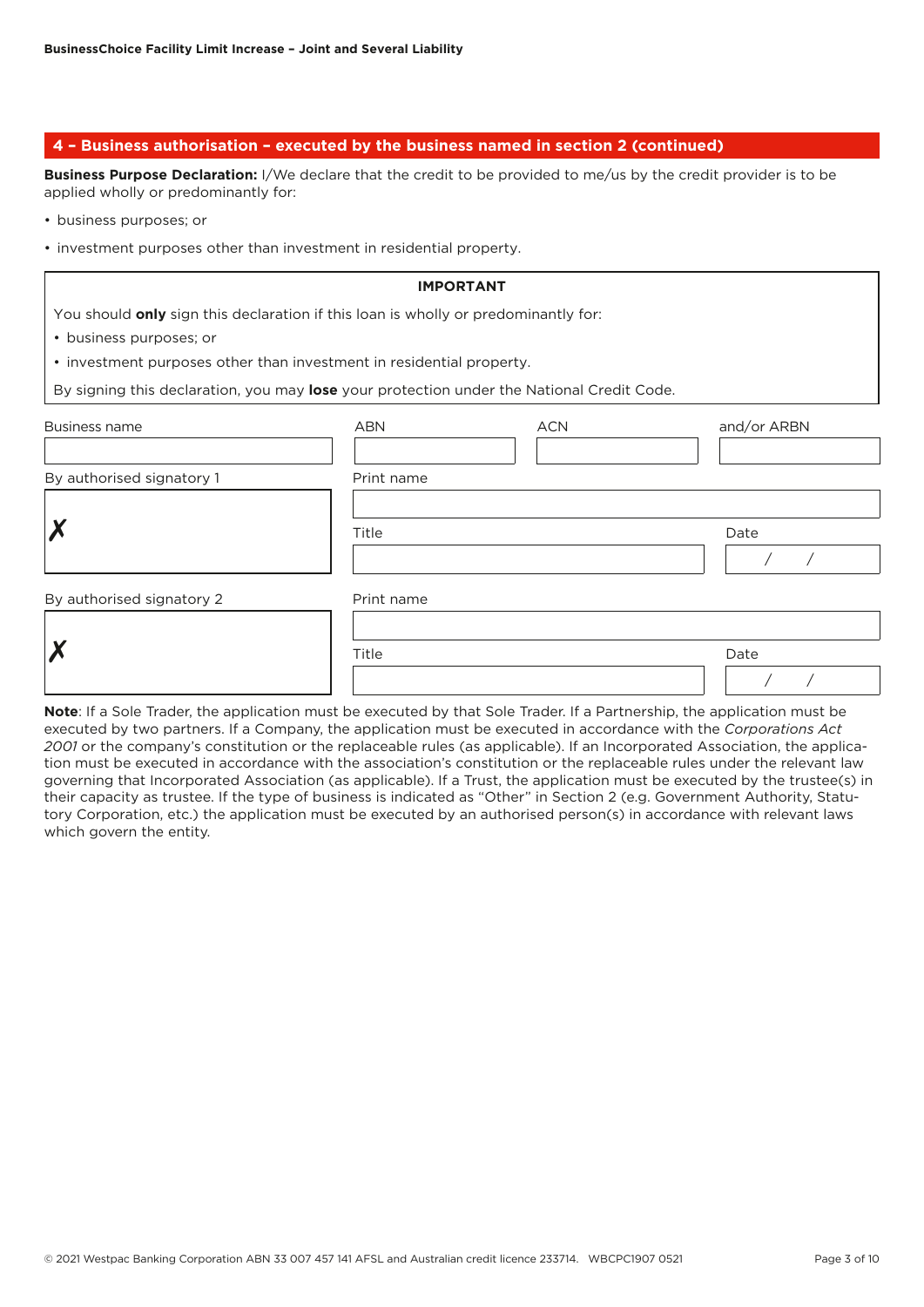| 5 - Principal 1/Authorised Signatory 1 details                                            |                                           |
|-------------------------------------------------------------------------------------------|-------------------------------------------|
| This section must be completed by the following people for the appropriate business type: |                                           |
| - Company - Sole Director or 2 Directors                                                  |                                           |
| - Sole Trader - the Sole Trader                                                           |                                           |
| - Partnership - 2 Partners                                                                |                                           |
| - Trust with corporate trustee/s - Sole Director or 2 Directors of Trustee                |                                           |
| - Trust with non-corporate trustee/s - each individual Trustee                            |                                           |
| - Other - Authorised signatory/ies as Principal/s                                         |                                           |
| Customer no.                                                                              |                                           |
| Personal customer no.                                                                     |                                           |
| Middle name<br>Title<br>First name<br>Surname                                             | Date of birth<br>Aus driver's licence no. |
|                                                                                           |                                           |
| Are you known by any other name/s?                                                        | <b>Marital Status</b>                     |
| $\forall$ es > Please specify<br>  No                                                     | Single<br>Married<br>Defacto              |
| Home address (Cannot be a P.O. Box)<br>Suburb/town<br>State                               | Duration at this residence<br>Postcode    |
|                                                                                           | Yrs<br>Mths                               |
| Previous address                                                                          |                                           |
| (if at current address less than 3 yrs)<br>Suburb/town<br>State                           | No. of dependants<br>Postcode             |
| Home phone no.<br>Work phone no.                                                          | Mobile no.                                |
| $\overline{(\ }$<br>$\mathcal{C}$<br>$\mathcal{E}$<br>C                                   |                                           |
| Residential premises status?                                                              |                                           |
| $\Box$ Rent $\Box$ Mortgage $\Box$ Own $\Box$ Other, please specify                       |                                           |
| Occupation                                                                                | Time in current occupation                |
|                                                                                           | Yrs<br>Mths                               |
| Formal qualification held                                                                 | Do you share household expenses?          |
| $\Box$ Tertiary $\Box$<br>$\Box$ Trade $\Box$<br>Other, please specify                    | Yes<br>No                                 |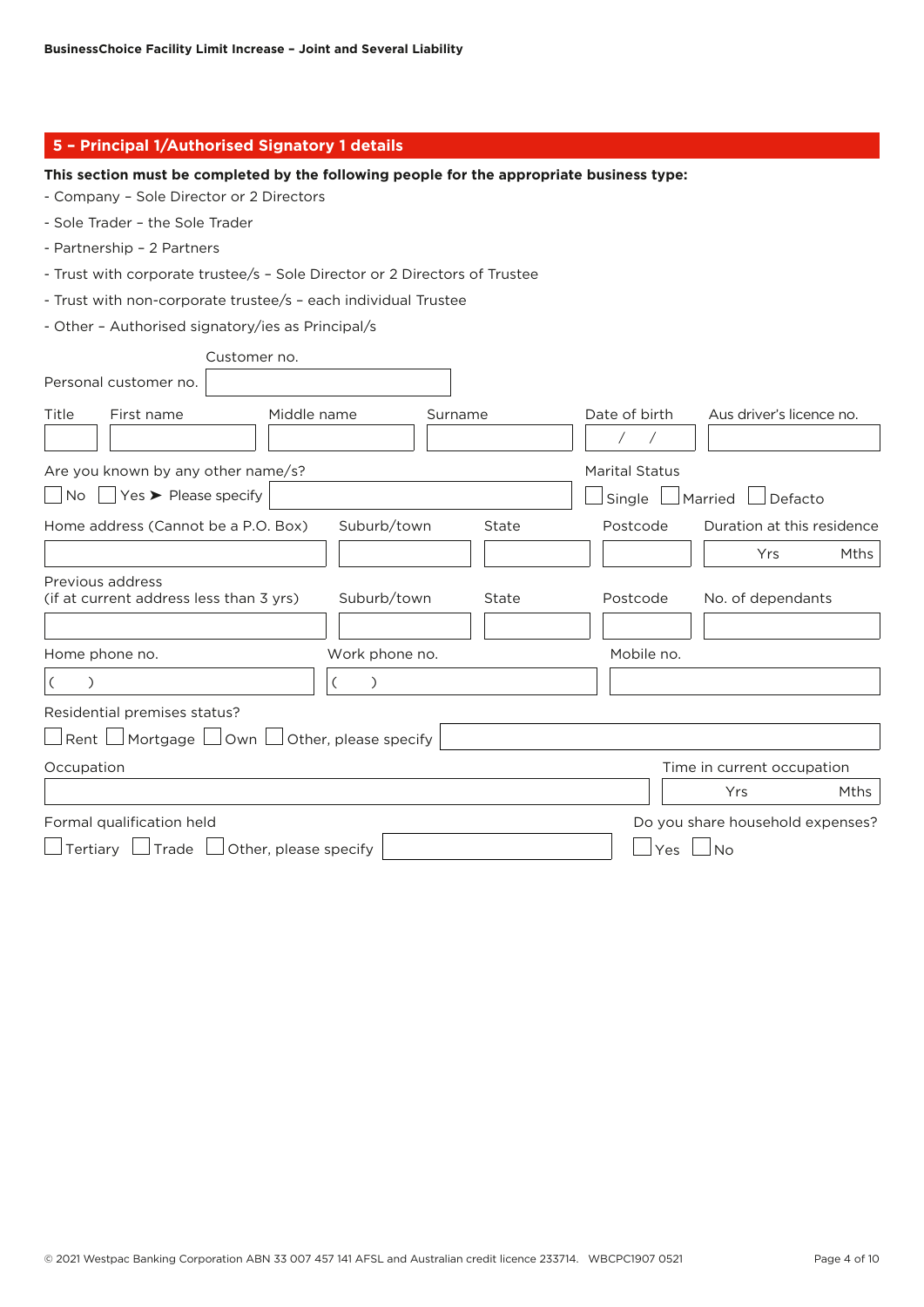# **Principal 1 personal financial information**

| <b>Assets</b>                                   | Income (monthly)                                                       |    |
|-------------------------------------------------|------------------------------------------------------------------------|----|
| Home                                            | \$<br>Salary/wage/pension (net)                                        | \$ |
| Other real estate                               | Other income (rent/dividend/investment)                                | \$ |
| Motor vehicles                                  | <b>Expenditure (monthly)</b>                                           |    |
| Other                                           | \$<br>Home and investment loan (min contractual payment) $\frac{1}{2}$ |    |
| <b>Liabilities</b>                              | Rent/Board                                                             |    |
| Home loan                                       | \$<br>Personal Loan/Lease Repayment                                    |    |
| Other mortgages                                 | \$<br>Contractual monthly payments excluding loans                     | \$ |
| Tax owed                                        | and credit cards (e.g. mobile phone and internet<br>bills)             |    |
| Personal loan/leases                            |                                                                        |    |
| Other                                           |                                                                        |    |
| Total limit on credit/store card (exc WBC)      | \$                                                                     |    |
| Total balance on credit/store card (exc WBC) \$ |                                                                        |    |

**Principal 1 Declaration:** I agree and acknowledge that my signature below evidences:

- the making of both the Business Purpose Declaration and the Joint and Several Liability declaration in Section 7 of this form; and
- acknowledgement that I have read and consent to all of the disclosures and other matters in the Privacy Statement in Section 7 of this form.

**Business Purpose Declaration:** I/We declare that the credit to be provided to me/us by the credit provider is to be applied wholly or predominantly for:

- business purposes; or
- investment purposes other than investment in residential property.

## **IMPORTANT**

You should **only** sign this declaration if this loan is wholly or predominantly for:

- business purposes; or
- investment purposes other than investment in residential property.

By signing this declaration, you may **lose** your protection under the National Credit Code.

Print name

Principal 1 signature Date

✗ / /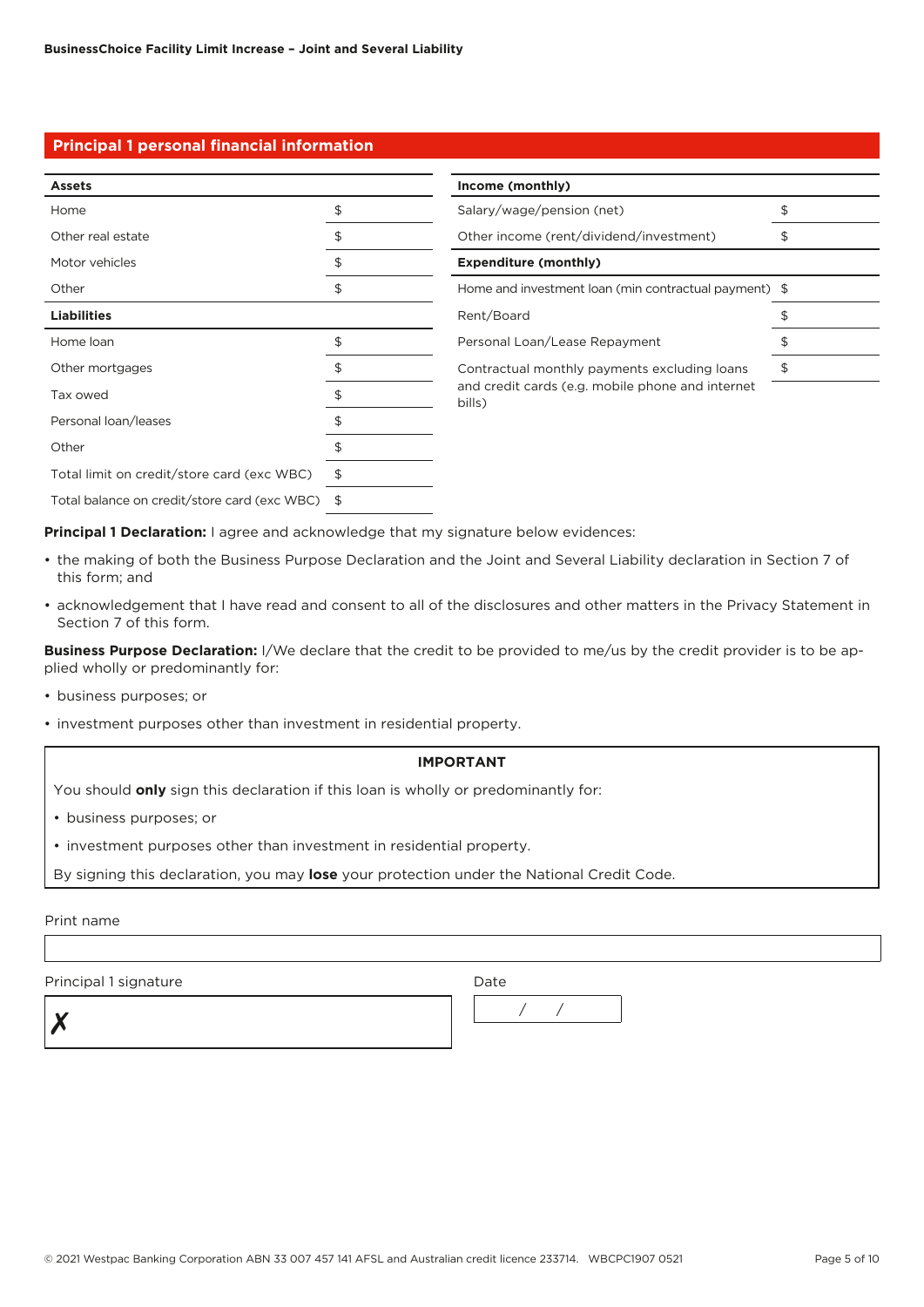# **6 – Principal 2/Authorised Signatory 2 details**

| Customer no.                                                  |                       |         |                       |                                  |
|---------------------------------------------------------------|-----------------------|---------|-----------------------|----------------------------------|
| Personal customer no.                                         |                       |         |                       |                                  |
| Title<br>Middle name<br>First name                            |                       | Surname | Date of birth         | Aus driver's licence no.         |
|                                                               |                       |         | $\sqrt{2}$            |                                  |
| Are you known by any other name/s?                            |                       |         | <b>Marital Status</b> |                                  |
| $\overline{N}$   $\overline{Y}$ $\overline{Y}$ Please specify |                       |         | Single                | Married<br>Defacto               |
| Home address (Cannot be a P.O. Box)                           | Suburb/town           | State   | Postcode              | Duration at this residence       |
|                                                               |                       |         |                       | Mths<br>Yrs                      |
| Previous address<br>(if at current address less than 3 yrs)   | Suburb/town           | State   | Postcode              | No. of dependants                |
| Home phone no.                                                | Work phone no.        |         | Mobile no.            |                                  |
| $\left($                                                      |                       |         |                       |                                  |
| Residential premises status?                                  |                       |         |                       |                                  |
| $\mid$ Rent $\mid \_$ Mortgage $\mid$<br>_l Own ↓             | Other, please specify |         |                       |                                  |
| Occupation                                                    |                       |         |                       | Time in current occupation       |
|                                                               |                       |         |                       | Mths<br>Yrs                      |
| Formal qualification held                                     |                       |         |                       | Do you share household expenses? |
| $\Box$ Tertiary $\Box$ Trade $\Box$ Other, please specify     |                       |         | Yes                   | <b>No</b>                        |
| <b>Principal 2 personal financial information</b>             |                       |         |                       |                                  |

| <b>Assets</b>                                |    | Income (monthly)                                                 |  |  |
|----------------------------------------------|----|------------------------------------------------------------------|--|--|
| Home                                         |    | Salary/wage/pension (net)                                        |  |  |
| Other real estate                            |    | Other income (rent/dividend/investment)                          |  |  |
| Motor vehicles                               |    | <b>Expenditure (monthly)</b>                                     |  |  |
| Other                                        |    | Home and investment loan (min contractual payment) $\frac{1}{2}$ |  |  |
| <b>Liabilities</b>                           |    | Rent/Board                                                       |  |  |
| Home loan                                    |    | Personal Loan/Lease Repayment                                    |  |  |
| Other mortgages                              |    | Contractual monthly payments excluding loans                     |  |  |
| Tax owed                                     |    | and credit cards (e.g. mobile phone and internet<br>bills)       |  |  |
| Personal loan/leases                         |    |                                                                  |  |  |
| Other                                        |    |                                                                  |  |  |
| Total limit on credit/store card (exc WBC)   |    |                                                                  |  |  |
| Total balance on credit/store card (exc WBC) | S. |                                                                  |  |  |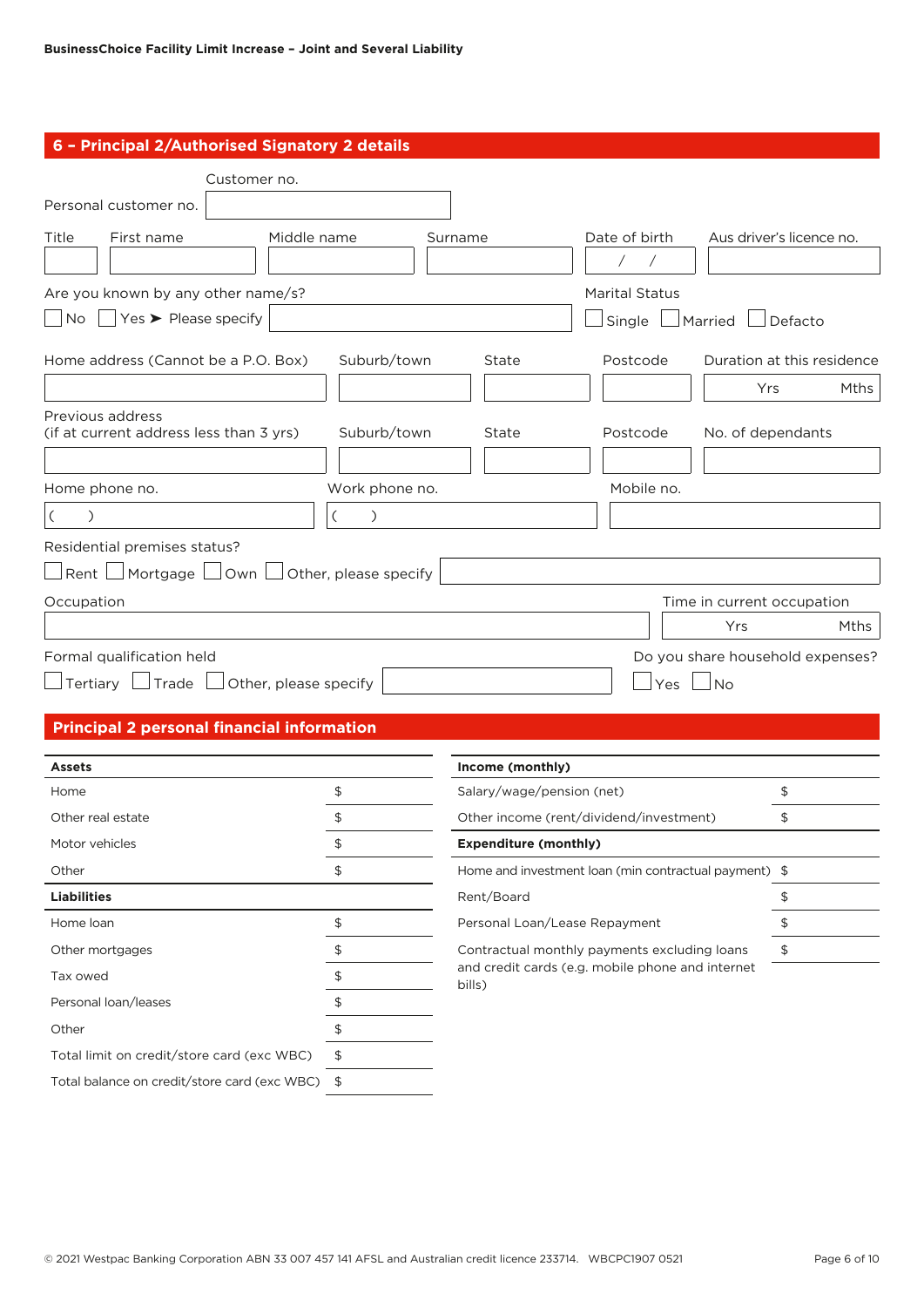## **Principal 2 personal financial information (continued)**

**Principal 2 Declaration:** I agree and acknowledge that my signature below evidences:

- the making of both the Business Purpose Declaration and the Joint and Several Liability declaration in Section 7 of this form; and
- acknowledgement that I have read and consent to all of the disclosures and other matters in the Privacy Statement in Section 7 of this form.

**Business Purpose Declaration:** I/We declare that the credit to be provided to me/us by the credit provider is to be applied wholly or predominantly for:

- business purposes; or
- investment purposes other than investment in residential property.

## **IMPORTANT**

You should **only** sign this declaration if this loan is wholly or predominantly for:

- business purposes; or
- investment purposes other than investment in residential property.

By signing this declaration, you may **lose** your protection under the National Credit Code.

Print name

Principal 2 signature Date Date



© 2021 Westpac Banking Corporation ABN 33 007 457 141 AFSL and Australian credit licence 233714. WBCPC1907 0521 Page 7 of 10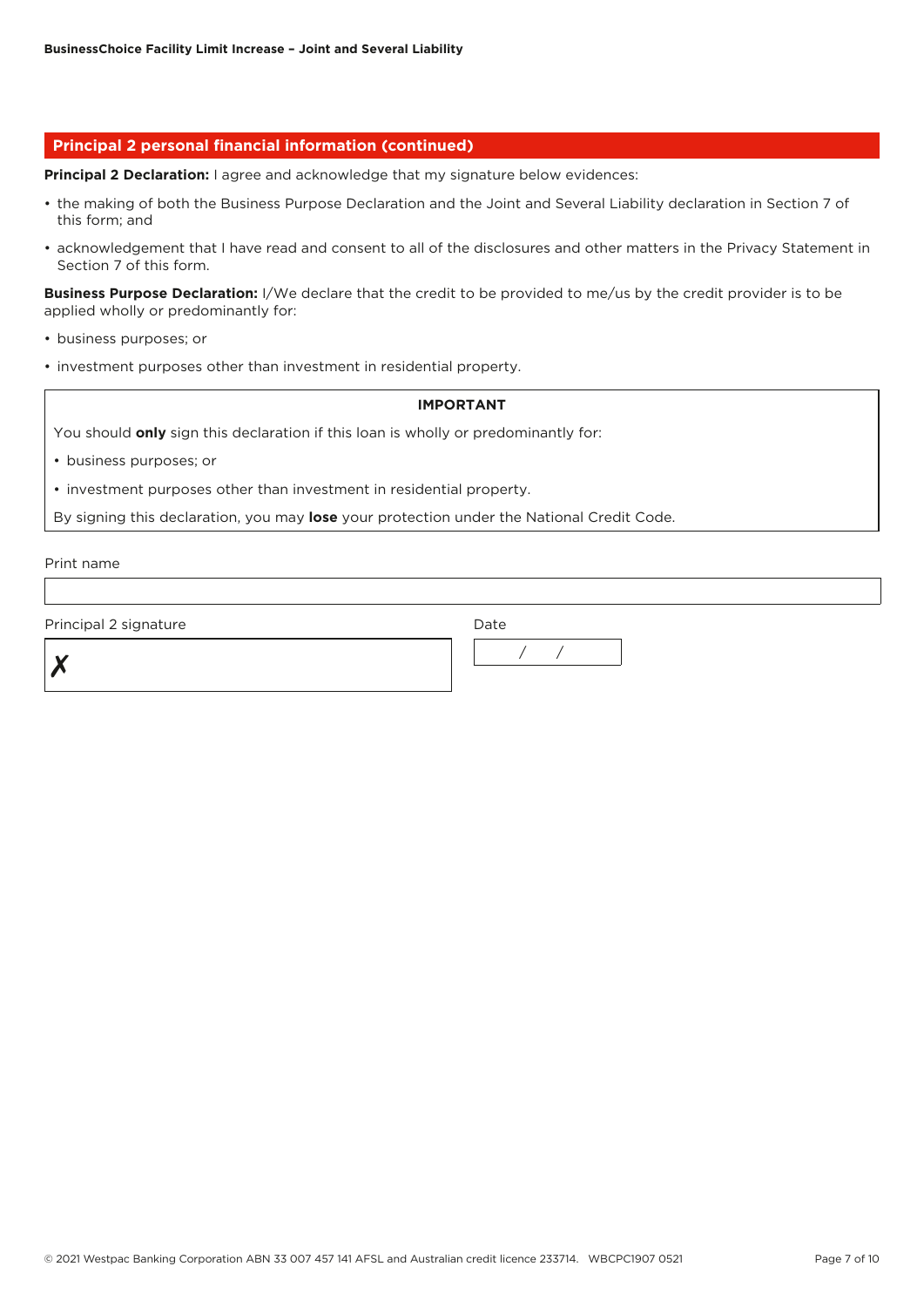## **7 – Declaration for Principal(s)/Authorised Signatories**

## **JOINT AND SEVERAL LIABILITY OF PRINCIPAL(S)**

Both the Business and each Principal understands that signing this application form indicates your agreement to be a joint debtor and jointly and severally liable for any amount, including the full amount, owed to Westpac under the BusinessChoice Facility. You also understand that you, another Principal or the Business may terminate their liability in respect of increases in the Business Credit Limit or a Cardholder's Credit Limit but only by giving Westpac written notice and only if Westpac is permitted to terminate all of its obligations to all other joint debtors in relation to the further credit limit increase.

You understand that signing this application form confirms that you will benefit from agreeing to be a joint debtor in respect of the BusinessChoice Facility (e.g. while the card must be used predominantly for business purposes, you also understand you may use your card partly for your personal benefit).

# **PRIVACY STATEMENT.**

#### **Personal information.**

We collect personal information from you to process your application, provide you with your product or service, and manage your product or service. We may also use your information to comply with legislative or regulatory requirements in any jurisdiction, prevent fraud, crime or other activity that may cause harm in relation to our products or services and help us run our business. We may also use your information to tell you about products or services we think may interest you.

If you do not provide all the information we request, we may need to reject your application or we may no longer be able to provide a product or service to you. Where you have provided information about another individual, you must make them aware of that fact and the contents of the Privacy Statement.

We may disclose your personal information to other members of the Westpac Group, anyone we engage to do something on our behalf ('service providers'), rewards program administrators and other organisations that assist us with our business.

We may disclose your personal information to an entity which is located outside Australia. Details of the countries where the overseas recipients are likely to be located are in our privacy policy.

As a provider of financial services, we have obligations to disclose some personal information to government agencies and regulators in Australia, and in some cases offshore. We are not able to ensure that foreign government agencies or regulators will comply with Australian privacy laws, although they may have their own privacy laws. By using our products or services, you consent to these disclosures.

We are required or authorised to collect personal information by certain laws. Details of these laws are in our privacy policy.

Our privacy policy is available at [westpac.com.au](http://westpac.com.au) or by calling 132 032. It covers:

- how you can access the personal information we hold about you and ask for it to be corrected;
- how you may complain about a breach of the Australian Privacy Principles or a registered privacy code and how we will deal with your complaint; and
- how we collect, hold, use and disclose your personal information in more detail.

We will update our privacy policy from time to time.

#### **For our customers located in the European Union.**

The General Data Protection Regulation (**GDPR**) regulates the collection, use, disclosure or other processing of personal data under European Union (**EU**) law. Personal data means any information relating to you from which you are either identified or may be identifiable. Our collection, use, disclosure and other processing of your personal data may also be regulated by the GDPR.

Please refer to our EU Data Protection Policy on our website at [westpac.com.au/privacy/eu-data-protection-policy](http://westpac.com.au/privacy/eu-data-protection-policy) for information about how we manage your personal data under the GDPR. The EU Data Protection Policy also forms part of this Privacy Statement.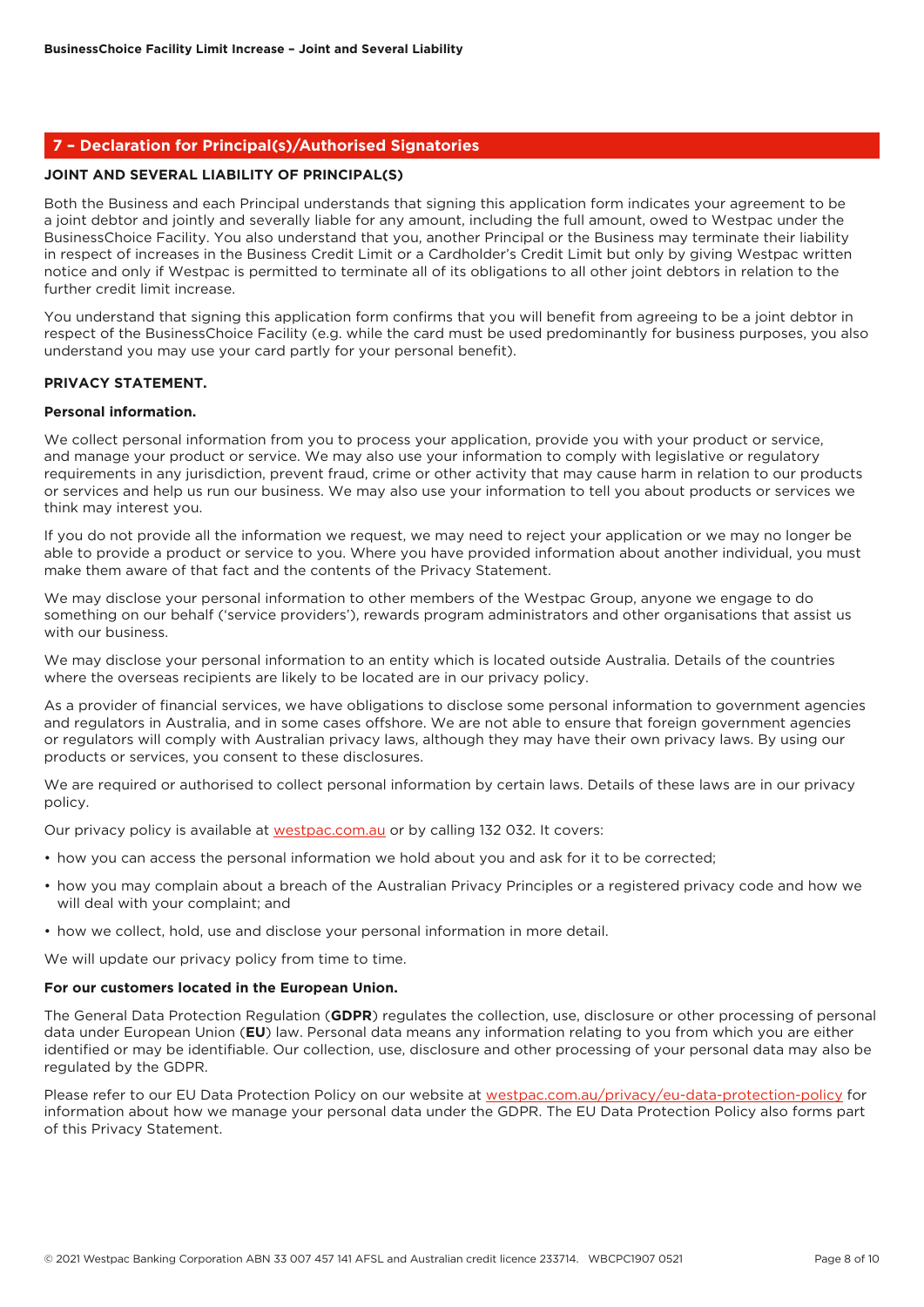## **7 – Declaration for Principal(s)/Authorised Signatories (continued)**

## **Credit information.**

We may:

- obtain consumer credit information about you from a credit reporting body to enable us to assess your creditworthiness;
- obtain information about your commercial activities or commercial creditworthiness from a business which provides information about commercial creditworthiness;
- exchange personal information and credit information about you with other credit providers to assess your application and creditworthiness and to notify them of any defaults by you;
- disclose credit information and other personal information held by Westpac Group about you to a guarantor or to a proposed guarantor for the purpose of them considering whether to offer to act as guarantor, as required by the Australian Banking Association's Banking Code of Practice or otherwise as permitted by law;
- give or obtain a banker's opinion about you; and
- if you are a proposed guarantor, obtain credit reporting information about you from a credit reporting body for the purpose of assessing whether to accept you as a guarantor.

To ensure we are meeting our requirements and to allow the most up-to-date information to be considered as part of the application process, we may be required to do any or all of these things on one or more occasions.

The privacy page of our website [westpac.com.au](http://westpac.com.au) includes a 'Statement of Notifiable Matters'. These are matters you should be aware of in relation to the use and disclosure of your credit information. This statement includes:

- details of the credit reporting bodies to which we are likely to disclose your credit information, the types of credit information we may give them and how this information will be used;
- your rights over your credit information, including how you can access and correct your information and make complaints;
- your rights to direct a credit reporting body to limit the use of your information for direct marketing purposes and what protections are available if you believe you are a victim of fraud; and
- information about our Credit Reporting Policy.

You can call us on 132 032 or visit us in branch for a hard copy of the Statement of Notifiable Matters.

We will use your personal information to contact you or send you information about other products and services offered by the Westpac Group or its preferred suppliers. If you do not wish to receive marketing communications from us please call us on 132 032 or visit any of our branches.

## **OTHER ACKNOWLEDGEMENTS AND CONSENTS**

- This Privacy Statement applies to, and you must provide a copy or make all office bearers of the Business (e.g. a director of a company; partner in a partnership; trustee of a trust; chairman, secretary or treasurer of an incorporated association or co-operative) aware of the content of this Privacy Statement.
- You acknowledge and consent to us confirming any or all of the information provided in this application, including from the accountant named in the application.
- Where you have provided information about another individual, you **must** make them aware of that fact and the contents of the Privacy Statement.
- This application form is not an offer or acceptance of credit.

#### **DEFINITIONS**

'We', 'our', 'us' or 'Westpac' means Westpac Banking Corporation ABN 33 007 457 141. 'Westpac Group' means Westpac Banking Corporation and its related bodies corporate.